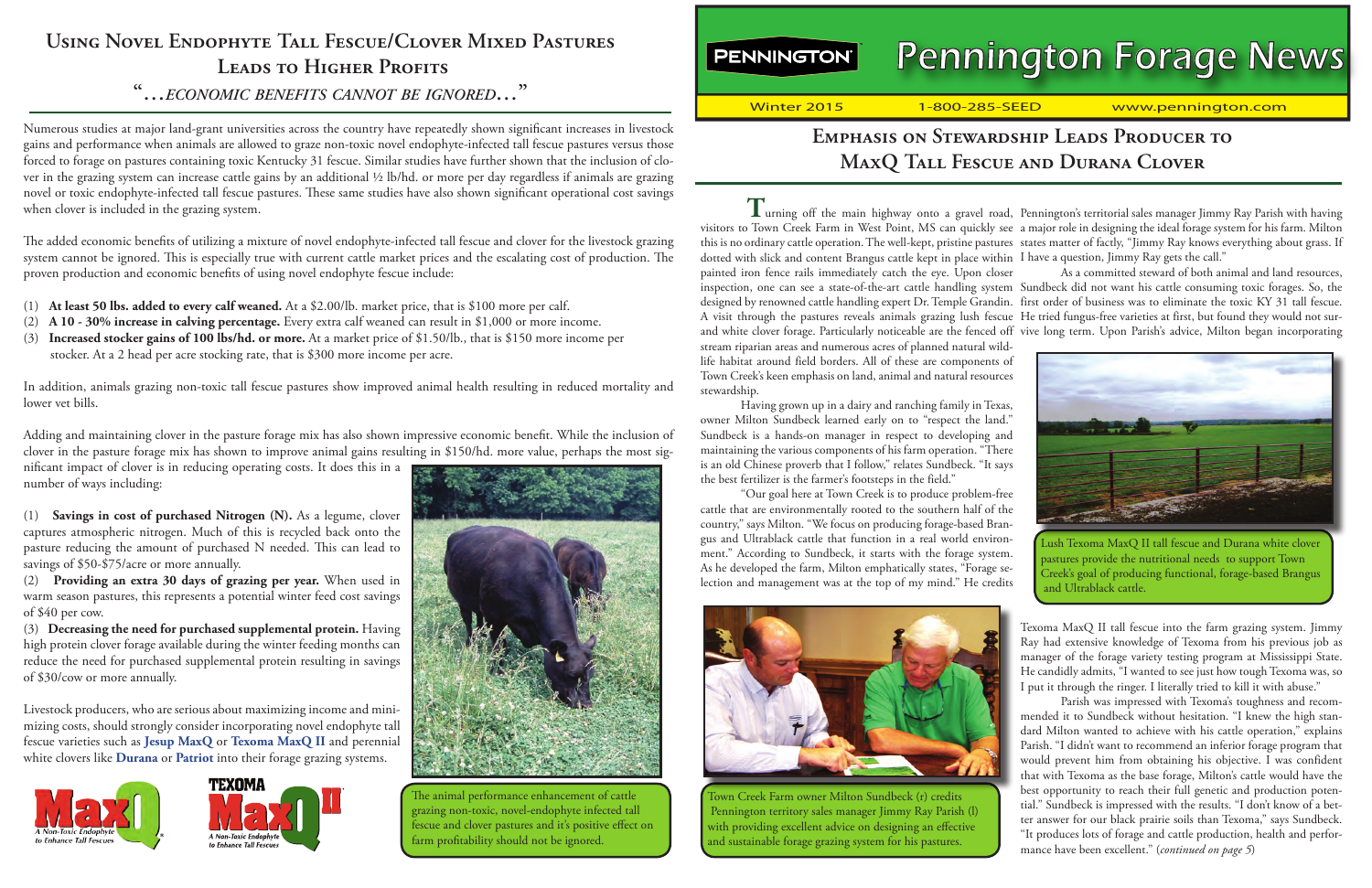**W**hen clovers are discussed, they are often collectively grouped into broad categories such as white clover, red clover or annual clover. However, within each species, there can be huge differences among varieties and types. This is particularly true of white clovers. White blooming clovers can be perennial or annual plants. Perennial white clovers are further differentiated into Dutch, Intermediate or Ladino types. There are significant differences between the three types. It is important that producers understand these differences in order to choose the best white clover for their specific situation.

**Dutch** types of white clover are typically low growing plants with small leaves. They have high stolon densities (120-140 stolons/sq.ft.). The high stolon density helps make this clover very persistent with excellent heat, drought and grazing tolerance. Dutch types also have excellent disease tolerance and are widely adapted. However, they tend to be low yielding.

At the opposite end of the spectrum are the conventional **Ladino** clover types. These clovers feature upright plant growth, large leaves and relatively high forage yields. However, they lack heat and drought tolerance and because stolon density is low (52 stolons/sq.ft.), grazing tolerance is also low. They perform best in cooler regions of the U.S.

In between the Dutch and Ladino types are conventional **Intermediate** types. Stolon density, yield and persistence traits of these white clovers are "intermediate" between those of Dutch and Ladino types. Extensive selection efforts by plant breeders have led to the release of improved



The excellent adaptability, hardiness and persistence of intermediate white clovers like Durana has led to multiple uses including in pecan orchards, on commercial Christmas tree farms, in wildlife food plots and in the commercial erosion control industry.



As illustrated in the graph, breeding and selection advancements resulted in two improved intermediate white clovers - Patriot & Durana - that combine the high yield trait of ladino clover types with the hardiness and persistence of Dutch types.

Intermediate varieties of white clover like Pennington's **[Durana](http://www.pennington.com/pc-cool_season_12-pd-_78)** and **[Patriot](http://www.pennington.com/pc-cool_season_12-pd-_77)**. These clovers combine the superior drought and grazing tolerance, adaptability and persistence traits of Dutch types with the larger leaf and higher forage yield traits of the Ladino types. These combined traits make improved Intermediate white clovers popular choices for use in pastures. These traits have also led to the use of intermediate type white clover in multiple ways including (1) as a low maintenance, nitrogen supplying floor cover in pecan orchards, (2) as a sustainable and highly effective soil stabilizing plant for the commercial erosion control industry, (3) as a low maintenance, aesthetically pleasing ground cover on commercial Christmas tree farms, (4) as a highly nutritious food source in wildlife food plots and (5) for enhancing wildlife habitats (game and nongame) in pine plantations. (*Refer to the Durana product page on the Pennington website for more information.)*

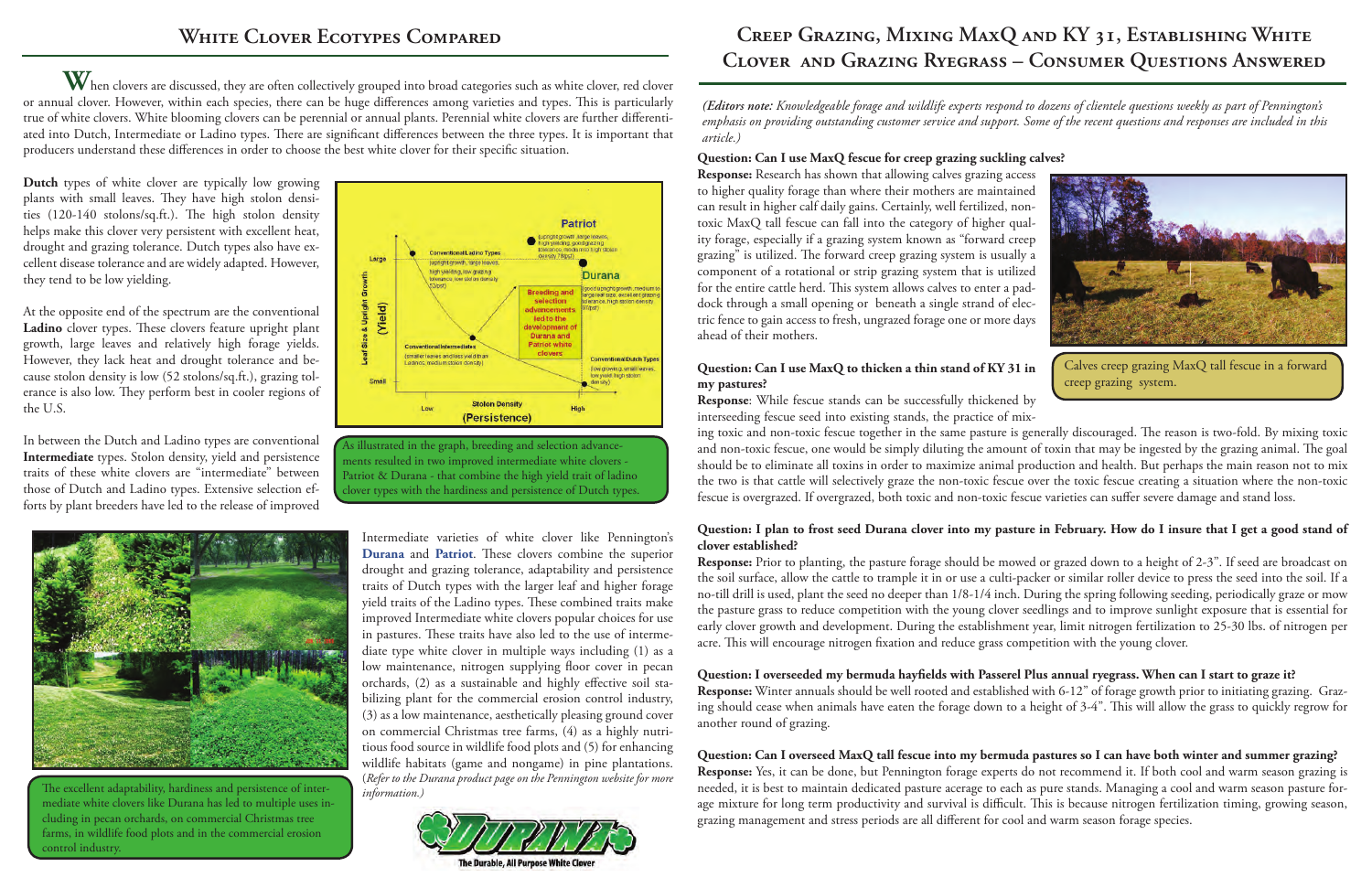# **Creep Grazing, Mixing MaxQ and KY 31, Establishing White Clover and Grazing Ryegrass – Consumer Questions Answered**

*(Editors note: Knowledgeable forage and wildlife experts respond to dozens of clientele questions weekly as part of Pennington's emphasis on providing outstanding customer service and support. Some of the recent questions and responses are included in this article.)*

#### **Question: Can I use MaxQ fescue for creep grazing suckling calves?**

**Response:** Research has shown that allowing calves grazing access to higher quality forage than where their mothers are maintained can result in higher calf daily gains. Certainly, well fertilized, nontoxic MaxQ tall fescue can fall into the category of higher quality forage, especially if a grazing system known as "forward creep grazing" is utilized. The forward creep grazing system is usually a component of a rotational or strip grazing system that is utilized for the entire cattle herd. This system allows calves to enter a paddock through a small opening or beneath a single strand of electric fence to gain access to fresh, ungrazed forage one or more days ahead of their mothers.

#### **Question: Can I use MaxQ to thicken a thin stand of KY 31 in my pastures?**

**Response**: While fescue stands can be successfully thickened by interseeding fescue seed into existing stands, the practice of mix-



Calves creep grazing MaxQ tall fescue in a forward creep grazing system.

ing toxic and non-toxic fescue together in the same pasture is generally discouraged. The reason is two-fold. By mixing toxic and non-toxic fescue, one would be simply diluting the amount of toxin that may be ingested by the grazing animal. The goal should be to eliminate all toxins in order to maximize animal production and health. But perhaps the main reason not to mix the two is that cattle will selectively graze the non-toxic fescue over the toxic fescue creating a situation where the non-toxic fescue is overgrazed. If overgrazed, both toxic and non-toxic fescue varieties can suffer severe damage and stand loss.

#### **Question: I plan to frost seed Durana clover into my pasture in February. How do I insure that I get a good stand of clover established?**

**Response:** Prior to planting, the pasture forage should be mowed or grazed down to a height of 2-3". If seed are broadcast on the soil surface, allow the cattle to trample it in or use a culti-packer or similar roller device to press the seed into the soil. If a no-till drill is used, plant the seed no deeper than 1/8-1/4 inch. During the spring following seeding, periodically graze or mow the pasture grass to reduce competition with the young clover seedlings and to improve sunlight exposure that is essential for early clover growth and development. During the establishment year, limit nitrogen fertilization to 25-30 lbs. of nitrogen per acre. This will encourage nitrogen fixation and reduce grass competition with the young clover.

### **Question: I overseeded my bermuda hayfields with Passerel Plus annual ryegrass. When can I start to graze it?**

**Response:** Winter annuals should be well rooted and established with 6-12" of forage growth prior to initiating grazing. Grazing should cease when animals have eaten the forage down to a height of 3-4". This will allow the grass to quickly regrow for another round of grazing.

### **Question: Can I overseed MaxQ tall fescue into my bermuda pastures so I can have both winter and summer grazing?**

**Response:** Yes, it can be done, but Pennington forage experts do not recommend it. If both cool and warm season grazing is needed, it is best to maintain dedicated pasture acreage to each as pure stands. Managing a cool and warm season pasture forage mixture for long term productivity and survival is difficult. This is because nitrogen fertilization timing, growing season, grazing management and stress periods are all different for cool and warm season forage species.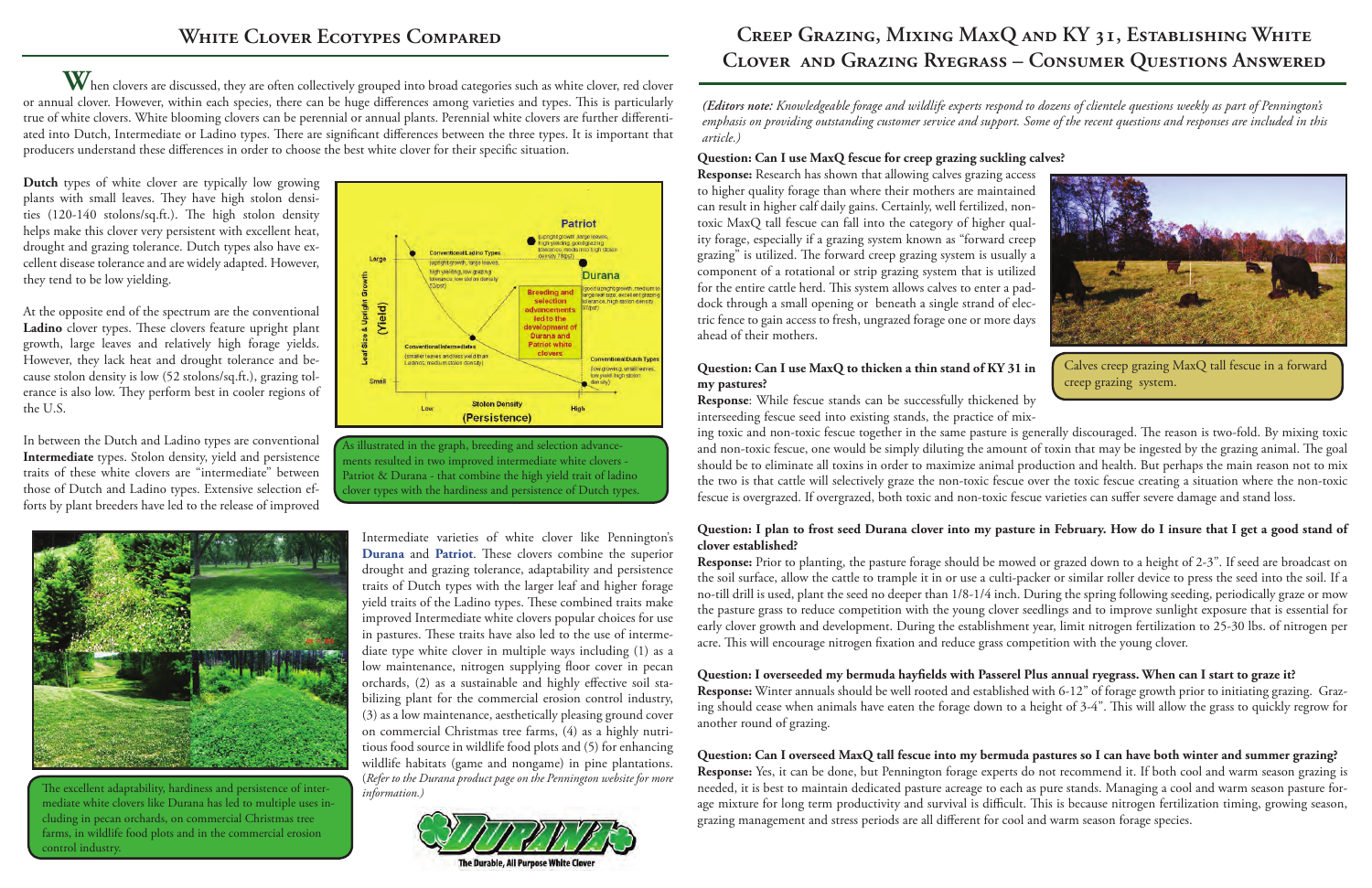# **Using Novel Endophyte Tall Fescue/Clover Mixed Pastures** LEADS TO HIGHER PROFITS

## **"…***economic benefits cannot be ignored***…"**

Numerous studies at major land-grant universities across the country have repeatedly shown significant increases in livestock gains and performance when animals are allowed to graze non-toxic novel endophyte-infected tall fescue pastures versus those forced to forage on pastures containing toxic Kentucky 31 fescue. Similar studies have further shown that the inclusion of clover in the grazing system can increase cattle gains by an additional ½ lb/hd. or more per day regardless if animals are grazing novel or toxic endophyte-infected tall fescue pastures. These same studies have also shown significant operational cost savings when clover is included in the grazing system.

The added economic benefits of utilizing a mixture of novel endophyte-infected tall fescue and clover for the livestock grazing system cannot be ignored. This is especially true with current cattle market prices and the escalating cost of production. The proven production and economic benefits of using novel endophyte fescue include:

- (1) **At least 50 lbs. added to every calf weaned.** At a \$2.00/lb. market price, that is \$100 more per calf.
- (2) **A 10 30% increase in calving percentage.** Every extra calf weaned can result in \$1,000 or more income.
- (3) **Increased stocker gains of 100 lbs/hd. or more.** At a market price of \$1.50/lb., that is \$150 more income per stocker. At a 2 head per acre stocking rate, that is \$300 more income per acre.

In addition, animals grazing non-toxic tall fescue pastures show improved animal health resulting in reduced mortality and lower vet bills.

Adding and maintaining clover in the pasture forage mix has also shown impressive economic benefit. While the inclusion of clover in the pasture forage mix has shown to improve animal gains resulting in \$150/hd. more value, perhaps the most sig-

nificant impact of clover is in reducing operating costs. It does this in a number of ways including:

(1) **Savings in cost of purchased Nitrogen (N).** As a legume, clover captures atmospheric nitrogen. Much of this is recycled back onto the pasture reducing the amount of purchased N needed. This can lead to savings of \$50-\$75/acre or more annually.

(2) **Providing an extra 30 days of grazing per year.** When used in warm season pastures, this represents a potential winter feed cost savings of \$40 per cow.

(3) **Decreasing the need for purchased supplemental protein.** Having high protein clover forage available during the winter feeding months can reduce the need for purchased supplemental protein resulting in savings of \$30/cow or more annually.

Livestock producers, who are serious about maximizing income and minimizing costs, should strongly consider incorporating novel endophyte tall fescue varieties such as **[Jesup MaxQ](http://www.pennington.com/pc-cool_season_12-pd-MaxQ_138)** or **[Texoma MaxQ II](http://www.pennington.com/pc-cool_season_12-pd-_490)** and perennial white clovers like **[Durana](http://www.pennington.com/pc-cool_season_12-pd-_78)** or **[Patriot](http://www.pennington.com/pc-cool_season_12-pd-_77)** into their forage grazing systems.







 fescue and clover pastures and its positive effect on The animal performance enhancement of cattle grazing non-toxic, novel-endophyte infected tall farm profitability should not be ignored.